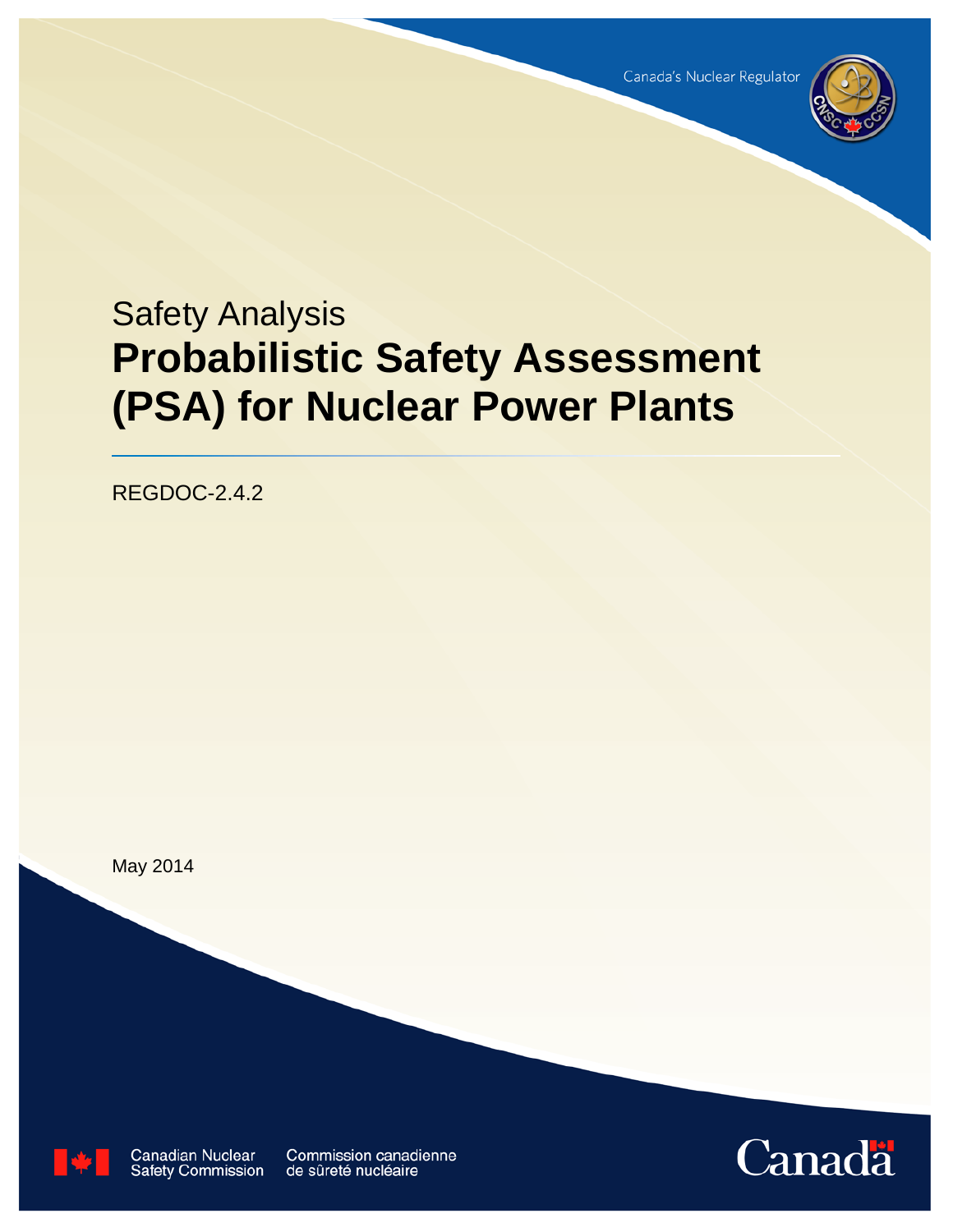# **Probabilistic Safety Assessment (PSA) for Nuclear Power Plants**

Regulatory Document REGDOC-2.4.2

© Canadian Nuclear Safety Commission (CNSC) 2014 PWGSC catalogue number CC172-108/2-2014E-PDF ISBN 978-1-100-23791-6

Extracts from this document may be reproduced for individual use without permission provided the source is fully acknowledged. However, reproduction in whole or in part for purposes of resale or redistribution requires prior written permission from the Canadian Nuclear Safety Commission.

*Également publié en français sous le titre : Études probabilistes de sûreté (EPS) pour les centrales nucléaires*

# **Document availability**

This document can be viewed on the CNSC website at **nuclearsafety** gc.ca. To request a copy of the document in English or French, please contact:

Canadian Nuclear Safety Commission 280 Slater Street P.O. Box 1046, Station B Ottawa, Ontario K1P 5S9 CANADA

Tel.: 613-995-5894 or 1-800-668-5284 (in Canada only) Facsimile: 613-995-5086 Email: [info@cnsc-ccsn.gc.ca](mailto:info@cnsc-ccsn.gc.ca) Website: [nuclearsafety.gc.ca](http://www.nuclearsafety.gc.ca/) Facebook: [facebook.com/CanadianNuclearSafetyCommission](http://www.facebook.com/CanadianNuclearSafetyCommission) YouTube: [youtube.com/cnscccsn](http://www.youtube.com/cnscccsn)

# **Publishing history**

May 2014 Version 1.0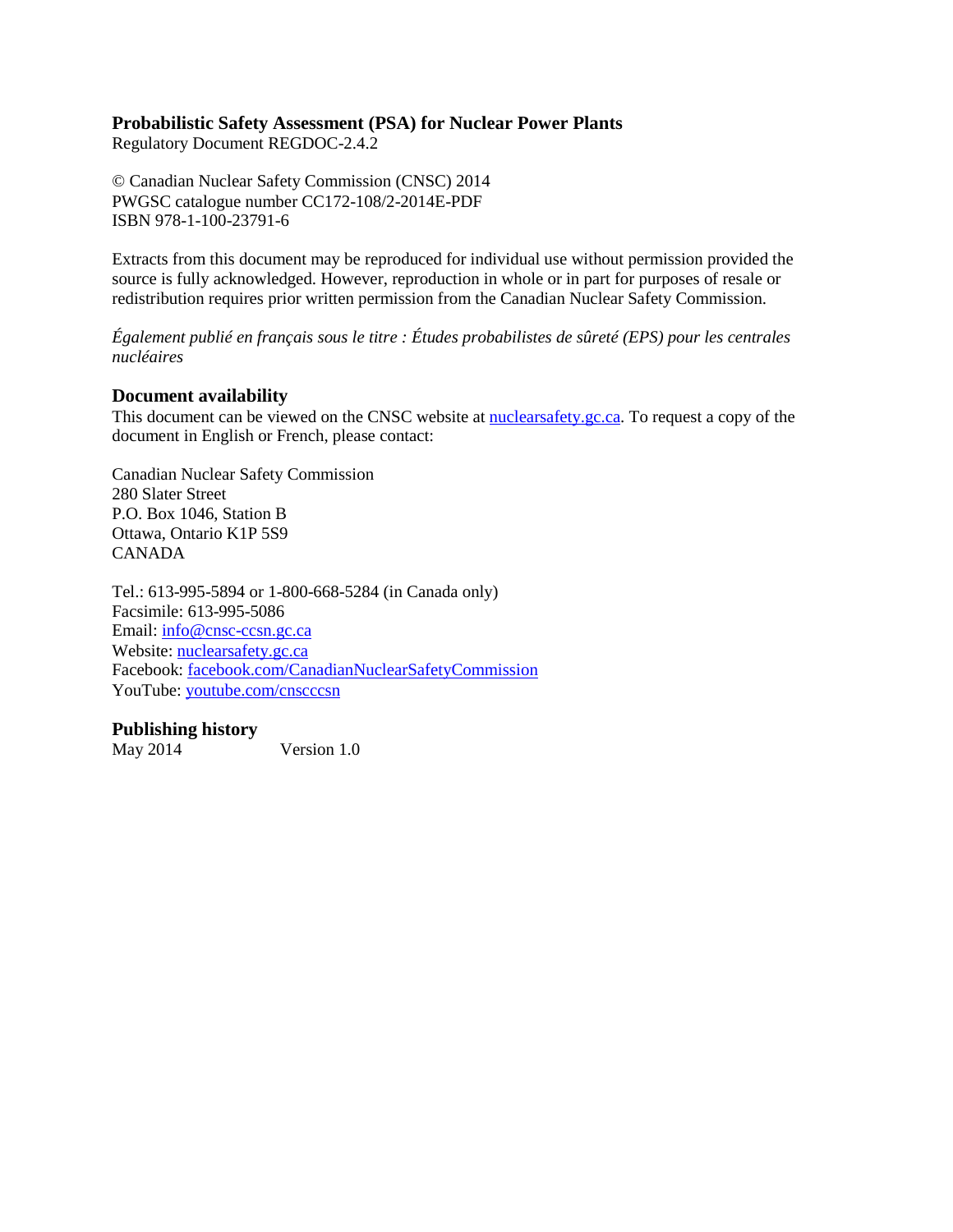# **Preface**

This regulatory document is part of the CNSC's Safety Analysis series of regulatory documents. The full list of regulatory document series is included in the back of this document and can be found on the [CNSC's website](http://www.nuclearsafety.gc.ca/eng/acts-and-regulations/regulatory-documents/index.cfm)

This regulatory document sets out the requirements of the Canadian Nuclear Safety Commission (CNSC) with respect to the probabilistic safety assessment.

Issued as REGDOC-2.4.2, this document is the second version of *Probabilistic Safety Assessment (PSA) for Nuclear Power Plants*. It supersedes the previous version of the same title that was identified as S-294. REGDOC-2.4.2 includes amendments to reflect lessons learned from the Fukushima nuclear event of March 2011, and to address findings from the *CNSC Fukushima Task Force Report*, as applicable to S-294.

REGDOC-2.4.2 is intended to form part of the licensing basis for a regulated facility or activity within the scope of the document. It is intended for inclusion in licences, either as part of the conditions and safety and control measures in a licence, or as part of the safety and control measures to be described in a licence application and the documents needed to support that application.

For proposed new facilities: This document will be used to assess new licence applications for reactor facilities.

Guidance contained in this document exists to inform the applicant, to elaborate further on requirements or to provide direction to licensees and applicants on how to meet requirements. It also provides more information about how CNSC staff evaluate specific problems or data during their review of licence applications. Licensees are expected to review and consider guidance; should they choose not to follow it, they should explain how their chosen alternate approach meets regulatory requirements.

For existing facilities: The requirements contained in this document do not apply unless they have been included, in whole or in part, in the licence or licensing basis.

A graded approach, commensurate with risk, may be defined and used when applying the requirements and guidance contained in this regulatory document. The use of a graded approach is not a relaxation of requirements. With a graded approach, the application of requirements is commensurate with the risks and particular characteristics of the facility or activity.

An applicant or licensee may put forward a case to demonstrate that the intent of a requirement is addressed by other means and demonstrated with supportable evidence.

The requirements and guidance in this document are consistent with modern national and international practices addressing issues and elements that control and enhance nuclear safety. In particular, they establish a modern, risk-informed approach to the categorization of accidents – one that considers a full spectrum of possible events, including events of greatest consequence to the public.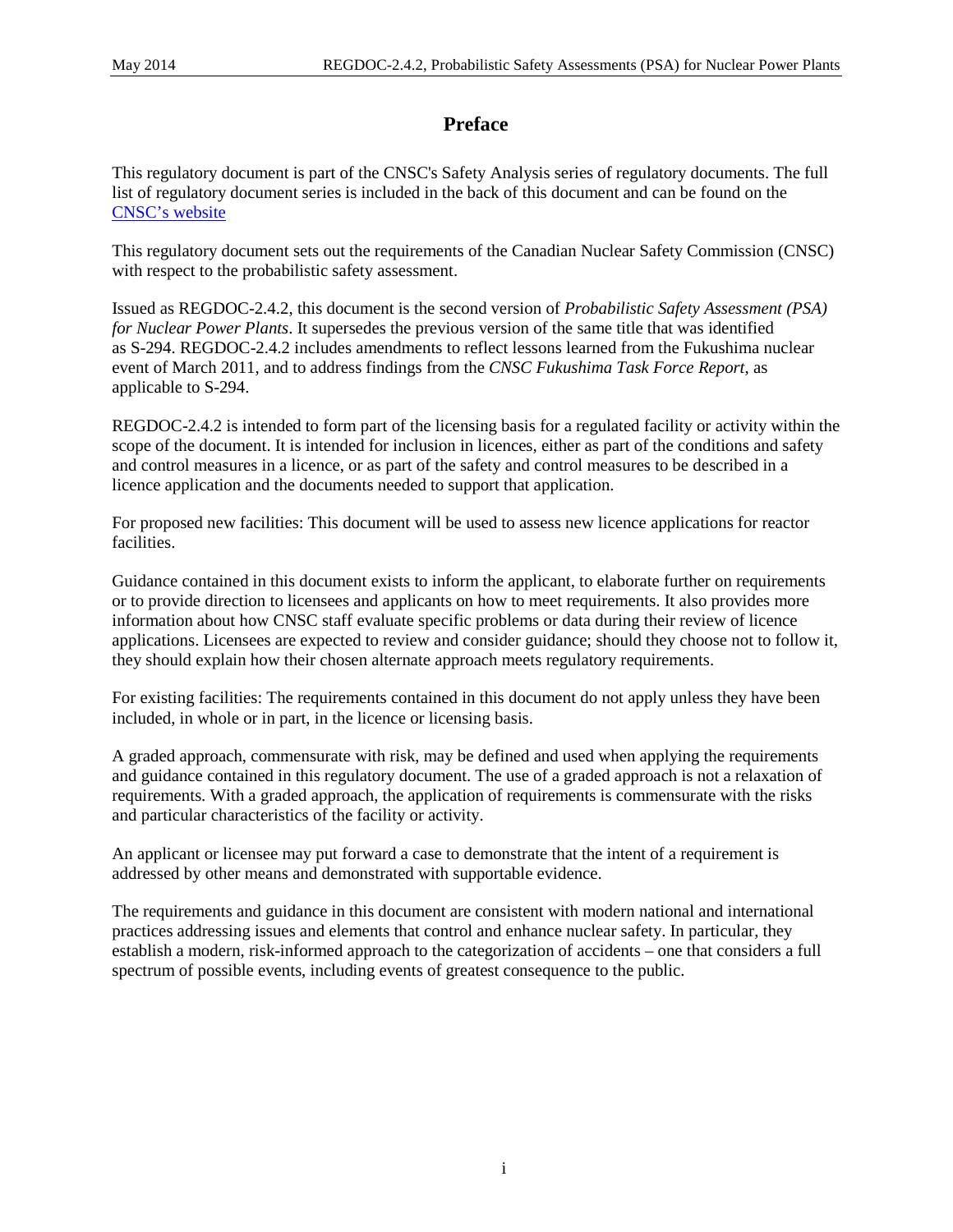**Important note:** Where referenced in a licence either directly or indirectly (such as through licenseereferenced documents), this document is part of the licensing basis for a regulated facility or activity.

The licensing basis sets the boundary conditions for acceptable performance at a regulated facility or activity and establishes the basis for the CNSC's compliance program for that regulated facility or activity.

Where this document is part of the licensing basis, the word "shall" is used to express a requirement, to be satisfied by the licensee or licence applicant. "Should" is used to express guidance or that which is advised. "May" is used to express an option or that which is advised or permissible within the limits of this regulatory document. "Can" is used to express possibility or capability.

Nothing contained in this document is to be construed as relieving any licensee from any other pertinent requirements. It is the licensee's responsibility to identify and comply with all applicable regulations and licence conditions.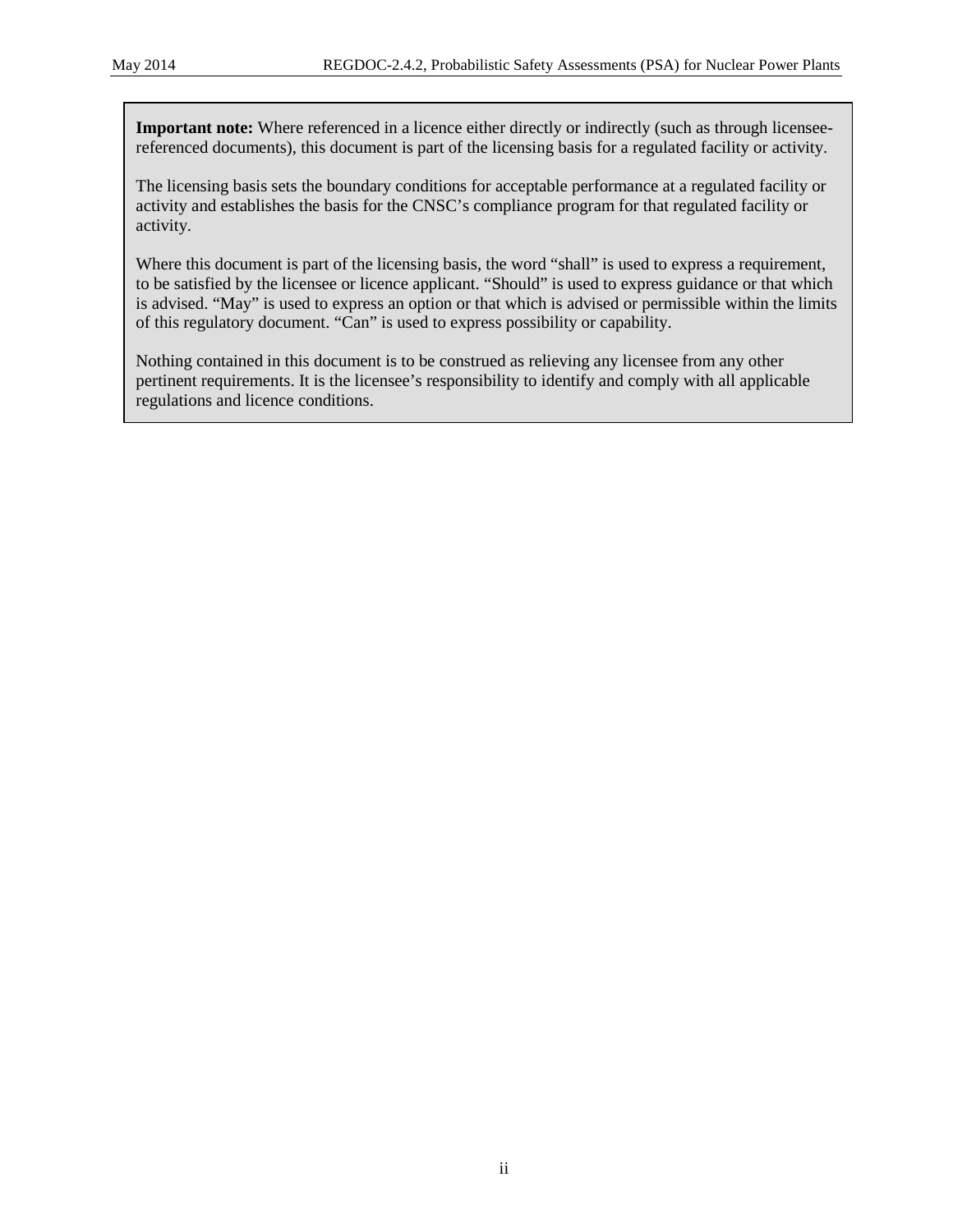# **Table of Contents**

| 1. |      |  |  |
|----|------|--|--|
|    | 1.1  |  |  |
|    | 1.2  |  |  |
|    | 1.3  |  |  |
| 2. |      |  |  |
| 3. |      |  |  |
| 4. |      |  |  |
|    | 4.1  |  |  |
|    | 4.2  |  |  |
|    | 4.3  |  |  |
|    | 4.4  |  |  |
|    | 4.5  |  |  |
|    | 4.6  |  |  |
|    | 4.7  |  |  |
|    | 4.8  |  |  |
|    | 4.9  |  |  |
|    | 4.10 |  |  |
| 5. |      |  |  |
|    |      |  |  |
|    |      |  |  |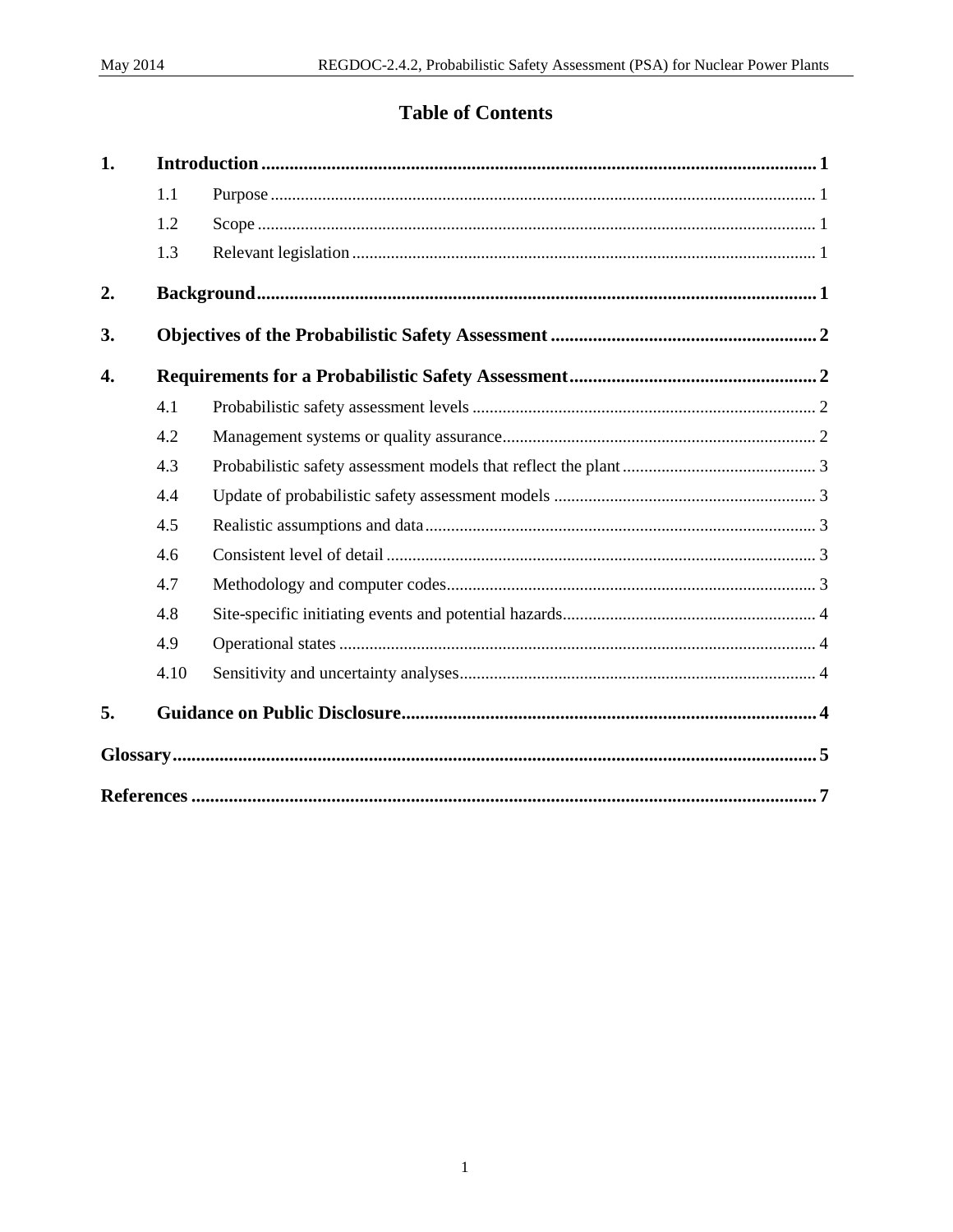# **Probabilistic Safety Assessment (PSA) for Nuclear Power Plants**

# <span id="page-5-1"></span><span id="page-5-0"></span>**1. Introduction**

#### **1.1 Purpose**

The purpose of this regulatory document, when incorporated into a licence to construct or operate a nuclear power plant (NPP) or other legally enforceable instrument, is to assure that the licensee conducts a probabilistic safety assessment (PSA) in accordance with defined requirements.

#### <span id="page-5-2"></span>**1.2 Scope**

This document sets out the requirements for the PSA for a licence to construct or operate an NPP, when required by the applicable licence or other legally enforceable instrument.

#### <span id="page-5-3"></span>**1.3 Relevant legislation**

The *Nuclear Safety Control Act* (NSCA) and its regulations do not contain explicit references to PSA for NPPs. However, the following provisions are relevant to this document:

- Section 3 of the NSCA, which sets out the purpose of the Act, provides for "the limitation to a reasonable level and in a manner that is consistent with Canada's international obligations of the risks to national security, the health and safety of persons and the environment that are associated with the development, production and use of nuclear energy".
- Subsection 24(4) of the NSCA stipulates that "No licence may be issued, renewed, amended or replaced unless, in the opinion of the Commission, the applicant
	- a. is qualified to carry on the activity that the licence authorizes the licensee to carry on; and
	- b. will, in carrying on that activity, make adequate provision for the protection of the environment, the health and safety of persons and the maintenance of national security and measures required to implement international obligations to which Canada has agreed"
- Subsection 24(5) of the NSCA stipulates that a licence that is issued by the Commission "may contain any term or condition that the Commission considers necessary for the purposes of this act."

# <span id="page-5-4"></span>**2. Background**

The following International Atomic Energy Agency (IAEA) Safety Standards documents or updated versions provide general guidance for conducting high-quality PSAs:

- IAEA Safety Standard SSG-3, *Development and Application of Level 1 Probabilistic Safety Assessment for Nuclear Power Plants*
- <span id="page-5-5"></span>• IAEA Safety Standard SSG-4, *Development and Application of Level 2 Probabilistic Safety Assessment for Nuclear Power Plants*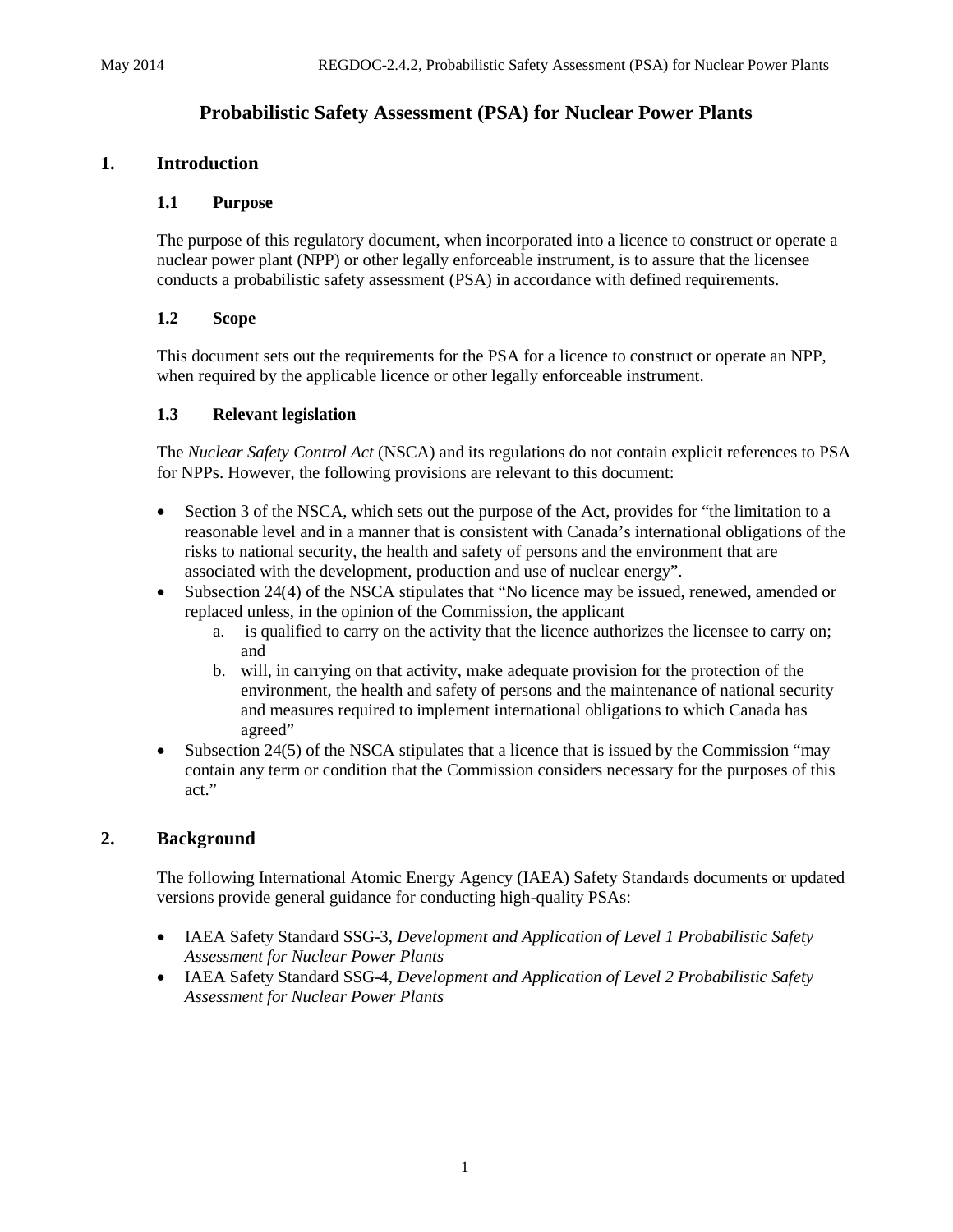# **3. Objectives of the Probabilistic Safety Assessment**

The objectives of the probabilistic safety assessment (PSA) are:

- a. to provide a systematic analysis, to give confidence that the design will align with the fundamental safety objectives; the fundamental safety objective, as established in IAEA N-SF-1, is to protect people and the environment from harmful effects of ionizing radiation
- b. to demonstrate that a balanced design has been achieved; this can be demonstrated as achieved if no particular feature or postulated initiating event makes a disproportionately large or significantly uncertain contribution to the overall risk, and the first two levels of defence in depth bear the burden of ensuring nuclear safety; reference IAEA INSAG 10 for defence in depth
- c. to provide confidence that small changes of conditions that may lead to a catastrophic increase in the severity of consequences (cliff-edge effects) will be prevented
- d. to provide assessments of the probabilities of occurrence for severe core damage states, and assessments of the risks of major radioactive releases to the environment; severe core damage, for CANDU reactors, is defined as a condition where there is extensive physical damage to multiple fuel channels, leading to loss-of-core structural integrity; risks of major radioactive releases would include small and large release frequencies as defined in RD-337 (or proposed successor document) or as established in licensing basis for the facility
- e. to provide site-specific assessments of the probabilities of occurrence, and the consequences of external hazards
- f. to identify plant vulnerabilities and systems for which design improvements or modifications to operational procedures could reduce the probabilities of severe accidents, or mitigate their consequences
- g. to assess the adequacy of emergency operating procedures; PSA insights should be used as part of the system for maintaining the emergency operating procedures, as these procedures are subject to improvements throughout an NPP's lifetime
- h. to provide insights into the severe accident management program; level 2 PSA can support severe accident management programs; i.e., the development, implementation, training and optimization of accident management strategies and measures

# <span id="page-6-0"></span>**4. Requirements for a Probabilistic Safety Assessment**

The licensee shall carry out the following activities:

#### <span id="page-6-1"></span>**4.1 Probabilistic safety assessment levels**

Perform a level 1 and level 2 PSA for each NPP.

Considerations shall include the reactor core and other radioactive sources such as the spent fuel pool (also called irradiated fuel bay). Multi-unit impacts, if applicable, shall be included.

For radioactive sources outside the reactor core, the licensee may, with the agreement of persons authorized by the Commission, choose an alternate analysis method to conduct the assessment.

#### <span id="page-6-2"></span>**4.2 Management systems or quality assurance**

Conduct the PSA under the management system or quality assurance program established in the licensing basis.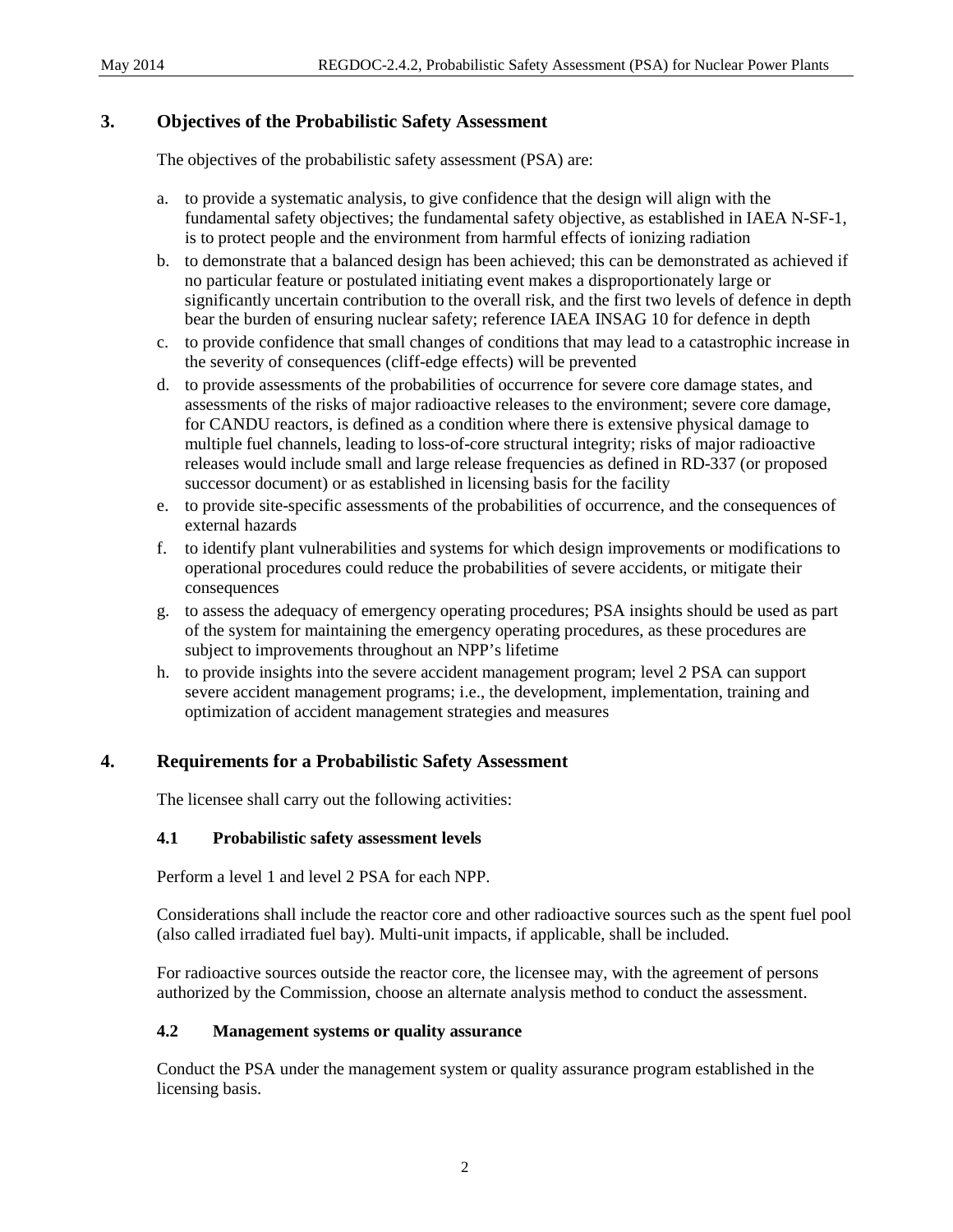# **Guidance:**

The CSA N286 management system requirements standard and CSA N286.7, *Quality Assurance of Analytical, Scientific and Design Computer Programs for Nuclear Power Plants*, are referenced in the licensing basis of operating nuclear power plants. The PSA should be developed in a manner that is consistent with the management system.

# <span id="page-7-0"></span>**4.3 Probabilistic safety assessment models that reflect the plant**

The PSA models shall reflect the plant as built and operated (including multi-unit impacts), as closely as reasonably achievable within the limitations of PSA technology, and consistent with the risk impact.

# <span id="page-7-1"></span>**4.4 Update of probabilistic safety assessment models**

Update the PSA models every five years. The models shall be updated sooner if the facility undergoes major changes.

# **Guidance:**

Update the PSA models so that they adequately represent the as-operated plant conditions.

# <span id="page-7-2"></span>**4.5 Realistic assumptions and data**

Ensure the PSA models are developed using assumptions and data that are realistic and practical and, where required, supported by deterministic safety analysis or engineering assessments.

# <span id="page-7-3"></span>**4.6 Consistent level of detail**

The level of detail of the PSA shall be consistent with the facility testing, maintenance and configuration management programs, and should be consistent with the intended uses of the PSA.

# <span id="page-7-4"></span>**4.7 Methodology and computer codes**

Seek CNSC acceptance of the methodology and computer codes to be used for the PSA before using them for the purposes of this document.

# **Guidance:**

The methodology should be suitable to support the objectives of the PSA (set forth in section 3 of this document) and to support the intended PSA applications.

Acceptance of the methodology prior to actual PSA development aims to help ensure the methodology can support the PSA's objectives. For example, the computer codes that support the analytical methods should be adequate for the purpose and scope of the analysis.

Note: At the time of publication, the CNSC was reviewing the methodology for developing multiunit PSA to evaluate the site integrated risk. The CNSC will establish the safety goals for site-wide PSA, which may consider:

• interactions between the units, due to an initiating event (single-unit events and common-mode events), or as a result of the accident progression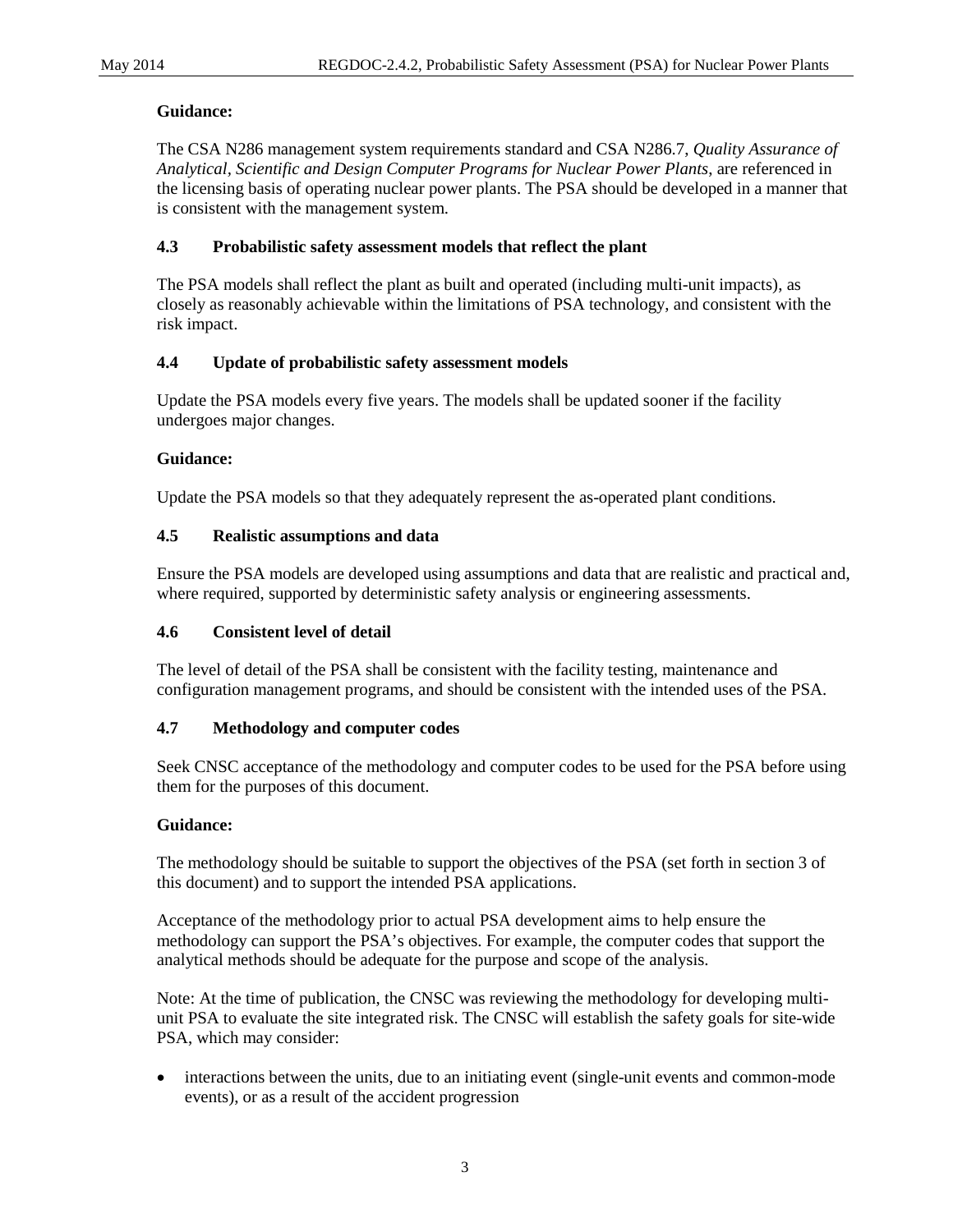- aggregation of risk from internal events, internal hazards, and external hazards during all operating modes for all units at a site
- radioactive sources other than the reactor cores (noting that alternate analysis methods may be used if accepted by the CNSC)

#### <span id="page-8-0"></span>**4.8 Site-specific initiating events and potential hazards**

Include all potential site-specific initiating events and potential hazards, namely:

- internal initiating events and internal hazards
- external hazards, both natural and human-induced, but non-malevolent

Include potential combinations of the external hazards.

The screening criteria of hazards shall be acceptable to the CNSC.

The licensee may, with the agreement of "persons authorized" by the Commission, choose an alternate analysis method to conduct the assessment of internal hazards and external hazards.

#### **Guidance:**

Examples of external hazards are seismic hazards, external fires (e.g. fires affecting the site and originating from nearby forest fires), external floods, high winds, off-site transportation accidents, releases of toxic substances from off-site storage facilities, severe weather conditions.

Examples of internal hazards are internal fires, internal floods, turbine missiles, onsite transportation accidents, and releases of toxic substances from onsite storage facilities.

#### <span id="page-8-1"></span>**4.9 Operational states**

Include at-power and shutdown states. A PSA shall also be performed for other states where the reactor is expected to operate for extended periods of time and that are not covered by the at-power and shutdown PSAs.

#### <span id="page-8-2"></span>**4.10 Sensitivity and uncertainty analyses**

Include sensitivity analysis, uncertainty analysis and importance measures in the PSA.

# <span id="page-8-3"></span>**5. Guidance on Public Disclosure**

In accordance with licensees' public information programs established under RD/GD-99.3, *Public Information and Disclosure*, a summary of the results and assumptions of PSA should be made available to interested stakeholders. It should be noted that any information pertaining to the specific fault sequences and vulnerabilities of a facility include security-sensitive information and is subject to applicable information security provisions.

The public information should include high-level summaries for PSA, including those for methodologies and screening criteria (subject to necessary security considerations).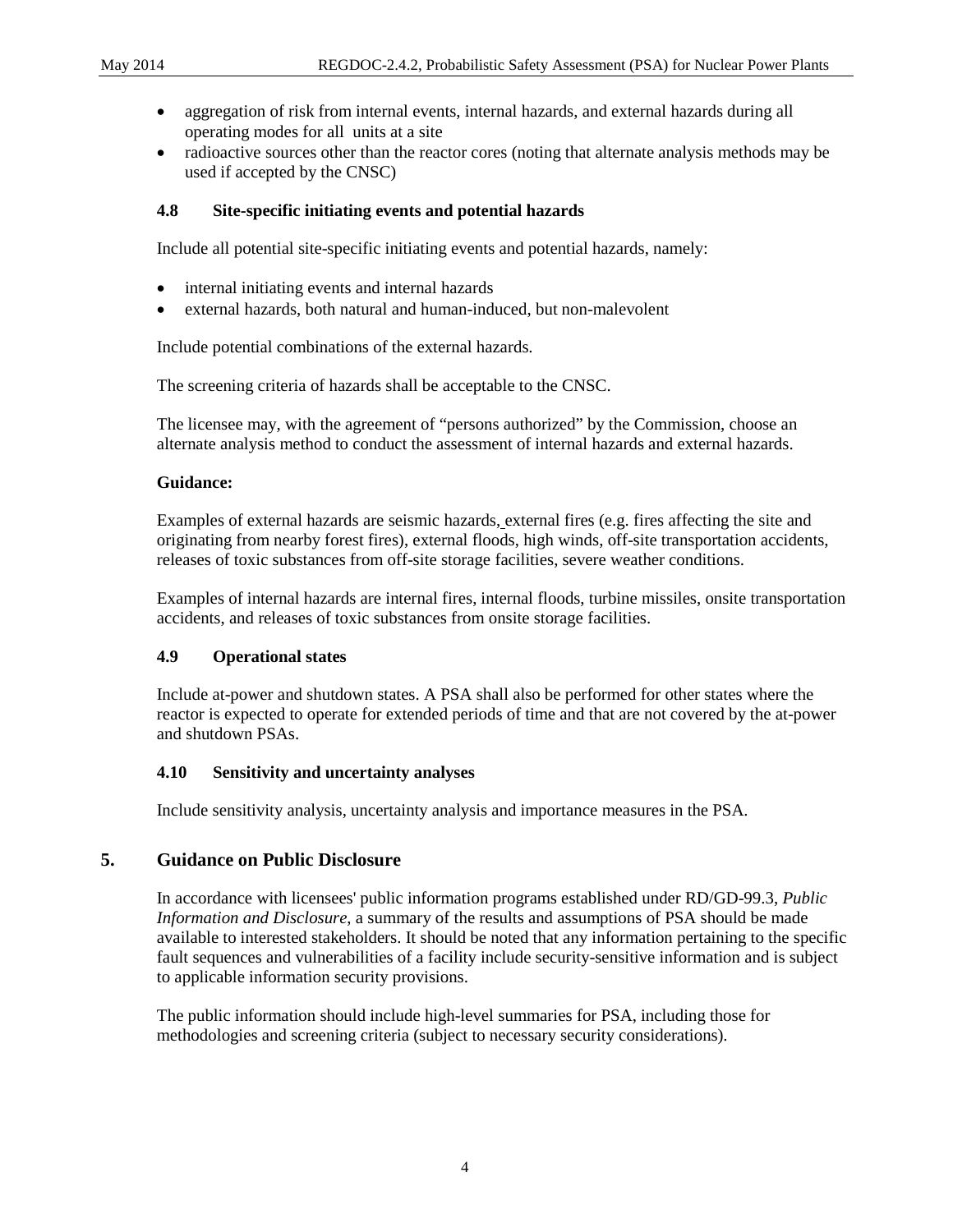# **Glossary**

#### <span id="page-9-0"></span>**at power**

A plant state characterized by the following conditions:

- the reactor being critical at 100% power
- automatic actuation of safety systems not blocked
- essential support systems aligned in their normal power configuration

#### **cliff-edge effects**

A small change of conditions that may lead to a catastrophic increase in the severity of consequences. Note: Cliff-edge effects can be caused by changes in any of the following: characteristics of the environment; the event; or the plant response.

#### **configuration management**

The process of identifying and documenting the characteristics of a facility's structures, systems and components (including computer systems and software), and of ensuring that changes to these characteristics are properly developed, assessed, approved, issued, implemented, verified, recorded and incorporated into the facility documentation.

#### **external event**

An event unconnected with the operation of a facility or with the conduct of an activity and that could have an effect on the safety of the facility or activity.

Note: Typical examples of external events for nuclear facilities include earthquakes, tornadoes, tsunamis and aircraft crashes.

#### e**xternal hazard**

An event of natural or human-induced origin that originates outside the site and whose effects on the reactor facility are considered as potentially hazardous.

#### **graded approach**

A method or process by which elements such as the level of analysis, the depth of documentation and the scope of actions necessary to comply with requirements are commensurate with:

- the relative risks to health, safety, security, the environment, and the implementation of international obligations to which Canada has agreed
- the particular characteristics of a facility or activity

#### **importance measures**

Indices that indicate the importance of an event or group of events. These comprise the following three importance measures:

- Fussel-Vesely Importance: for a specific basic event, the fractional contribution to PSA results for all accident sequences containing that basic event
- Risk Increase Ratio (RIR), also referred to as Risk Achievement Worth (RAW): indicates the factor by which the PSA results would increase if the basic event is assumed to happen with certainty (failure probability  $= 1.0$ )
- Risk Decrease Ratio (RDR), also referred to as Risk Reduction Worth (RRW): indicates the amount of reduction in the PSA results to be gained if the basic event is assumed to be available (failure probability  $= 0.0$

#### **internal event**

Any event that proceeds from a human error or from a failure of a structure, system or component.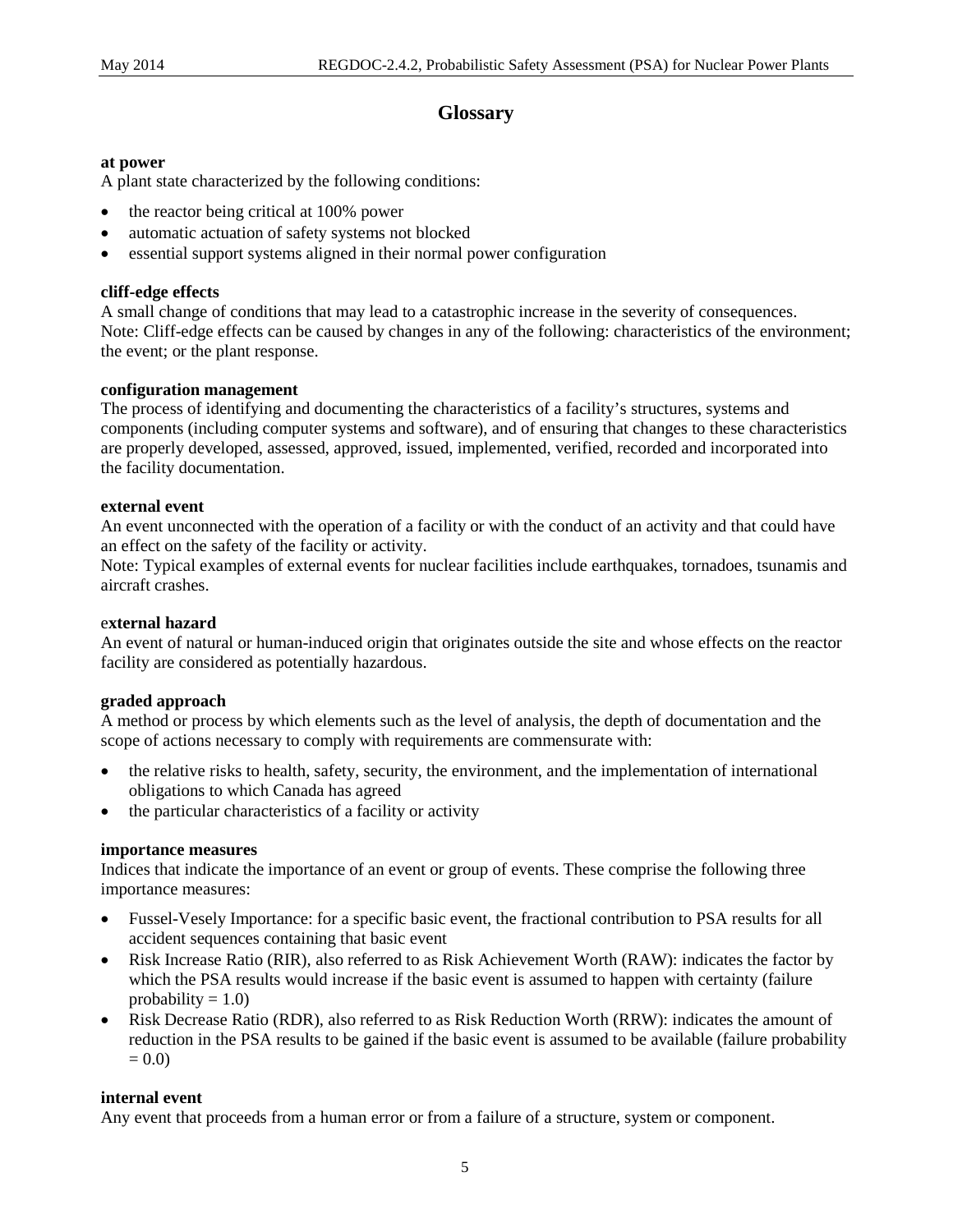#### **internal hazards**

Hazards that originate from the sources located on the site of the reactor facility (both inside and outside plant buildings).

#### **licensing basis**

A set of requirements and documents for a regulated facility or activity, comprising:

- the regulatory requirements set out in the applicable laws and regulations
- the conditions and safety and control measures described in the facility's or activity's licence and the documents directly referenced in that licence
- the safety and control measures described in the licence application and the documents needed to support that licence application

#### **nuclear power plant (NPP)**

Any nuclear fission reactor installation that has been constructed to generate electricity on a commercial scale and is a Class IA nuclear facility, as defined in the *Class I Nuclear Facilities Regulations*.

#### **probabilistic safety assessment (PSA)**

A comprehensive and integrated assessment of the safety of a reactor facility. The safety assessment considers the probability, progression and consequences of equipment failures or transient conditions to derive numerical estimates that provide a consistent measure of the safety of reactor facility, as follows:

- A level 1 PSA identifies and quantifies the sequences of events that may lead to the loss of core structural integrity and massive fuel failures.
- A level 2 PSA starts from the level 1 results, and analyses the containment behaviour, evaluates the radionuclides released from the failed fuel, and quantifies the releases to the environment.
- A level 3 PSA starts from the level 2 results, and analyses the distribution of radionuclides in the environment and evaluates the resulting effect on public health.

Note: A PSA may also be referred to as a probabilistic risk assessment.

#### **sensitivity analysis**

The process of assessing the impact on the PSA results from a variation in the probability of an event or a modelling assumption would affect the results of a probabilistic safety analysis.

#### **shutdown state**

A subcritical reactor state with a defined margin to prevent a return to criticality without external actions.

#### **uncertainty analysis**

The process of identifying and characterizing the sources of uncertainty in the safety analysis, evaluating their impact on the analysis results, and developing, to the extent practicable, a quantitative measure of this impact.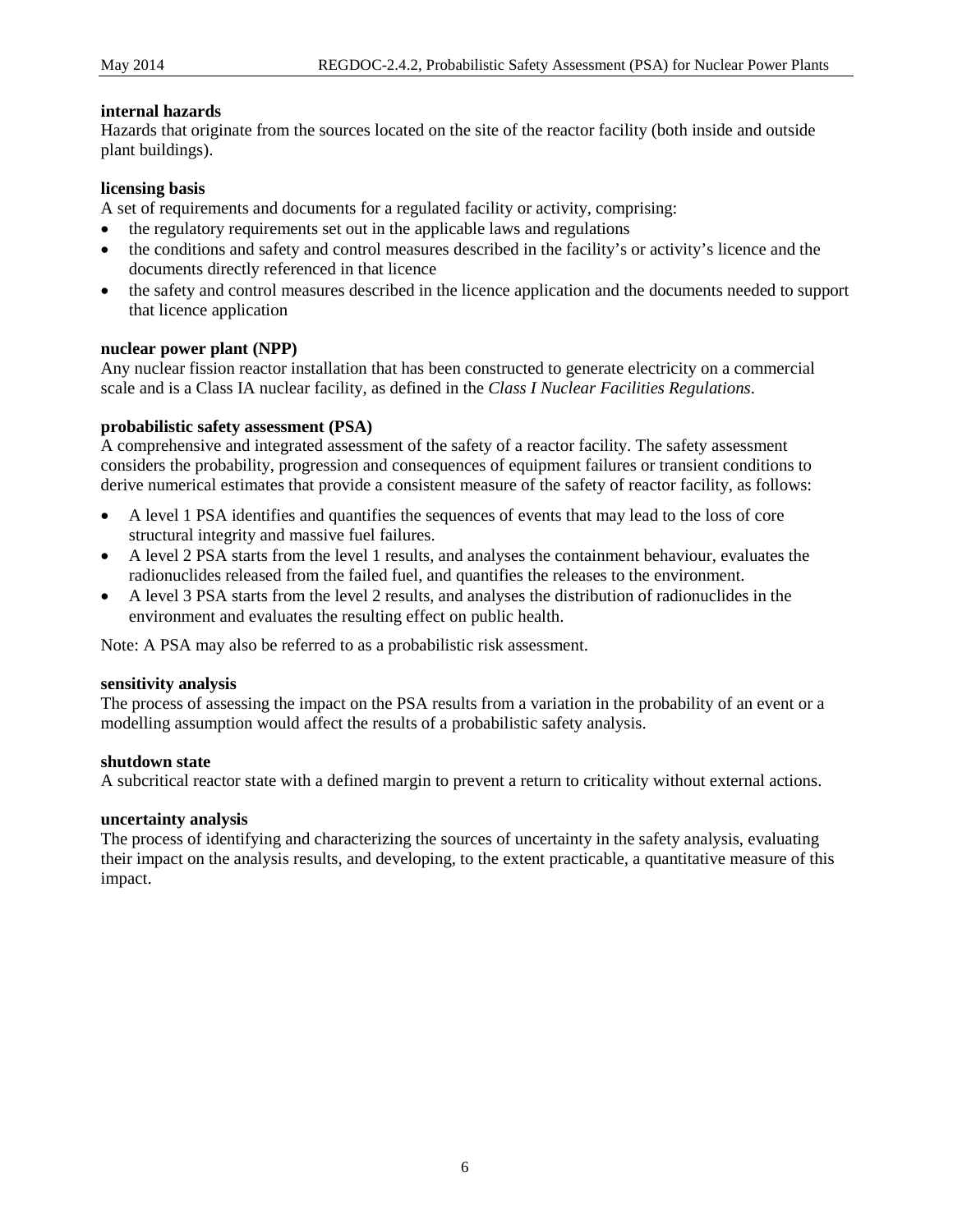# **References**

- <span id="page-11-0"></span>• IAEA Safety Standard SSG-3, *Development and Application of Level 1 Probabilistic Safety Assessment for Nuclear Power Plants,* 2010.
- IAEA Safety Standard SSG-4, *Development and Application of Level 2 Probabilistic Safety Assessment for Nuclear Power Plants,* 2010.
- IAEA INSAG-10, *Defence in Depth in Nuclear Safety, A report by the International Nuclear Safety Advisory Group*, 1996.
- CSA Group, N286-05 (R2011), *Management System Requirements for Nuclear Power Plants*, 2011.
- CSA Group, N286-12, *Management System Requirements for Nuclear Facilities*, 2012.
- CSA Group, N286.7-99, *Quality Assurance of Analytical, Scientific and Design Computer Programs for Nuclear Power Plants*, 1999.